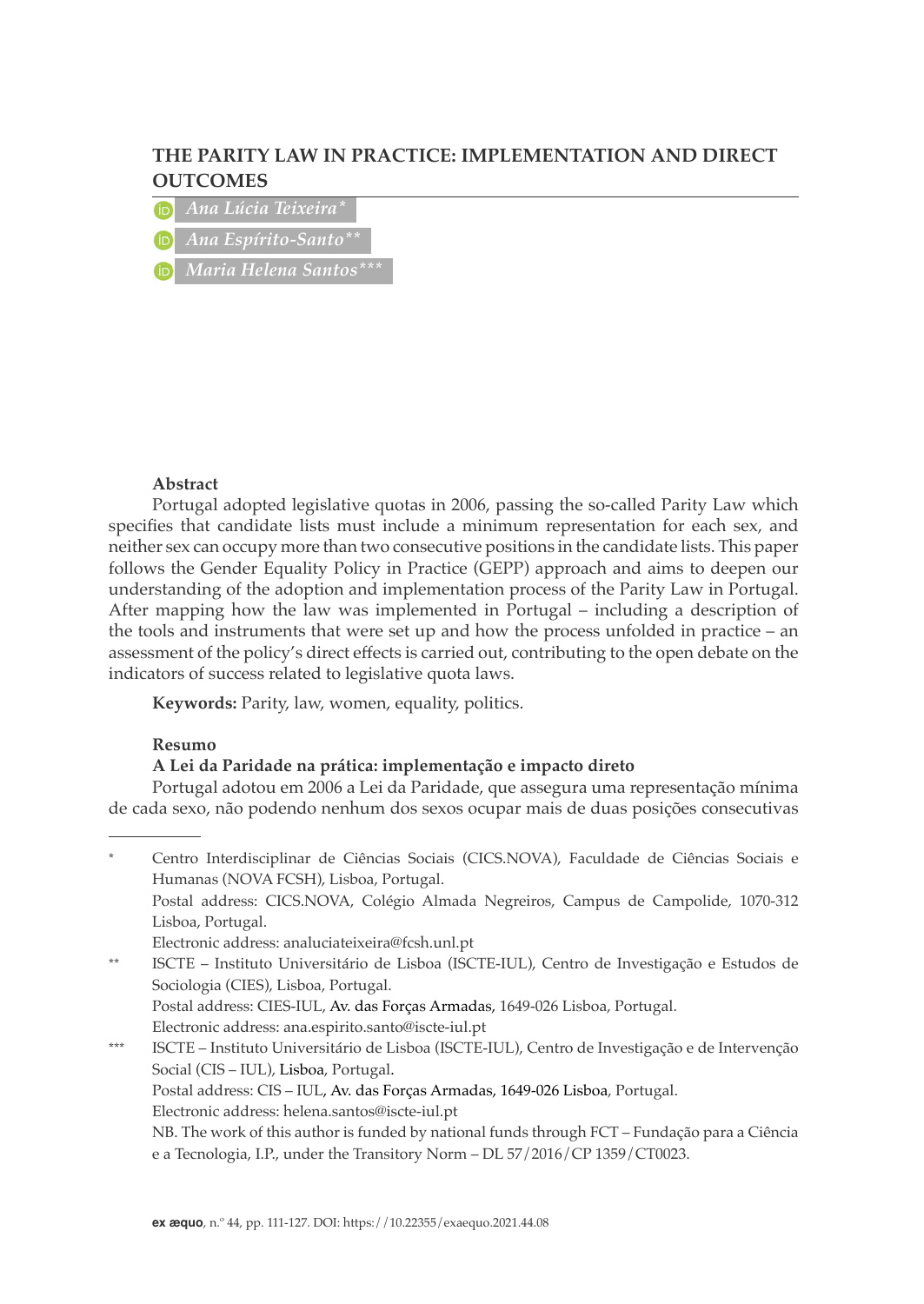nas listas eleitorais. O artigo segue a abordagem *Gender Equality Policy in Practice* (GEPP) e visa aprofundar a compreensão do processo de adoção e implementação da Lei da Paridade em Portugal. Depois de mapear a forma como a lei foi implementada – incluindo uma descrição das ferramentas e instrumentos que foram criados e como se desenrolou na prática – é feita uma avaliação dos efeitos diretos da política, contribuindo para o debate sobre os indicadores de sucesso relacionados com as leis de quotas.

**Palavras-chave:** Paridade, lei, mulheres, igualdade, política.

## **Résumé**

#### **La Loi sur la parité en pratique: mise en œuvre et impact direct**

En 2006, le Portugal a adopté la Loi sur la parité, qui garantit une représentation minimum de chaque sexe, ne pouvant aucun des sexes occuper plus de deux positions consécutives dans les listes électorales. Cet article suit l'approche de la Politique de L'égalité de Genre en Pratique (GEPP) et vise à approfondir la compréhension du processus d'adoption et de mise en œuvre de la Loi sur la parité au Portugal. Après avoir décrit la manière dont la loi a été mise en œuvre – y compris une description des outils et instruments crées et de la manière dont elle a été appliquée dans la pratique – une évaluation des effets directs de la politique est réalisée, contribuant pour le débat sur les indicateurs de succès liés aux lois sur les quotas.

**Mots-clés:** Parité, loi, femmes, égalité, politique.

## **1. Introduction**

This paper presents an analysis of the implementation of the Parity Law, which was adopted in Portugal in 2006 (Organic Law 3/2006, 21 August). Up until 2019, according to this law, all candidate lists presented for legislative, European, and local elections were to include at least a 33% minimum representation for each sex, and neither sex could occupy more than two consecutive positions. Parties that did not respect this threshold were fined. In 2019, this law was revised, and now 40% is the minimum percentage required for each sex; and whereas placement mandates remained unchanged, non-compliant party lists are currently rejected (Organic Law 1/2019, 29 March).

This analysis partially follows the Gender Equality Policy in Practice Project (GEPP) approach, as described by Engeli and Mazur (2018). This approach briefly addresses the adoption of the policy, and then focuses in-depth on the subsequent processes, particularly the implementation, the evaluation, and the direct impact of the policy. The main goal of this paper is therefore to systematise and discuss the implementation process of the Portuguese Parity Law, as well as its direct impact on gender balance in political representation.

For this purpose, the paper is structured as follows. The next section deals with the pre-adoption process, where the social and political context that led to the presentation of a quota law will be analysed; followed by a look into the decision-making process and a summary of the path that led to the approval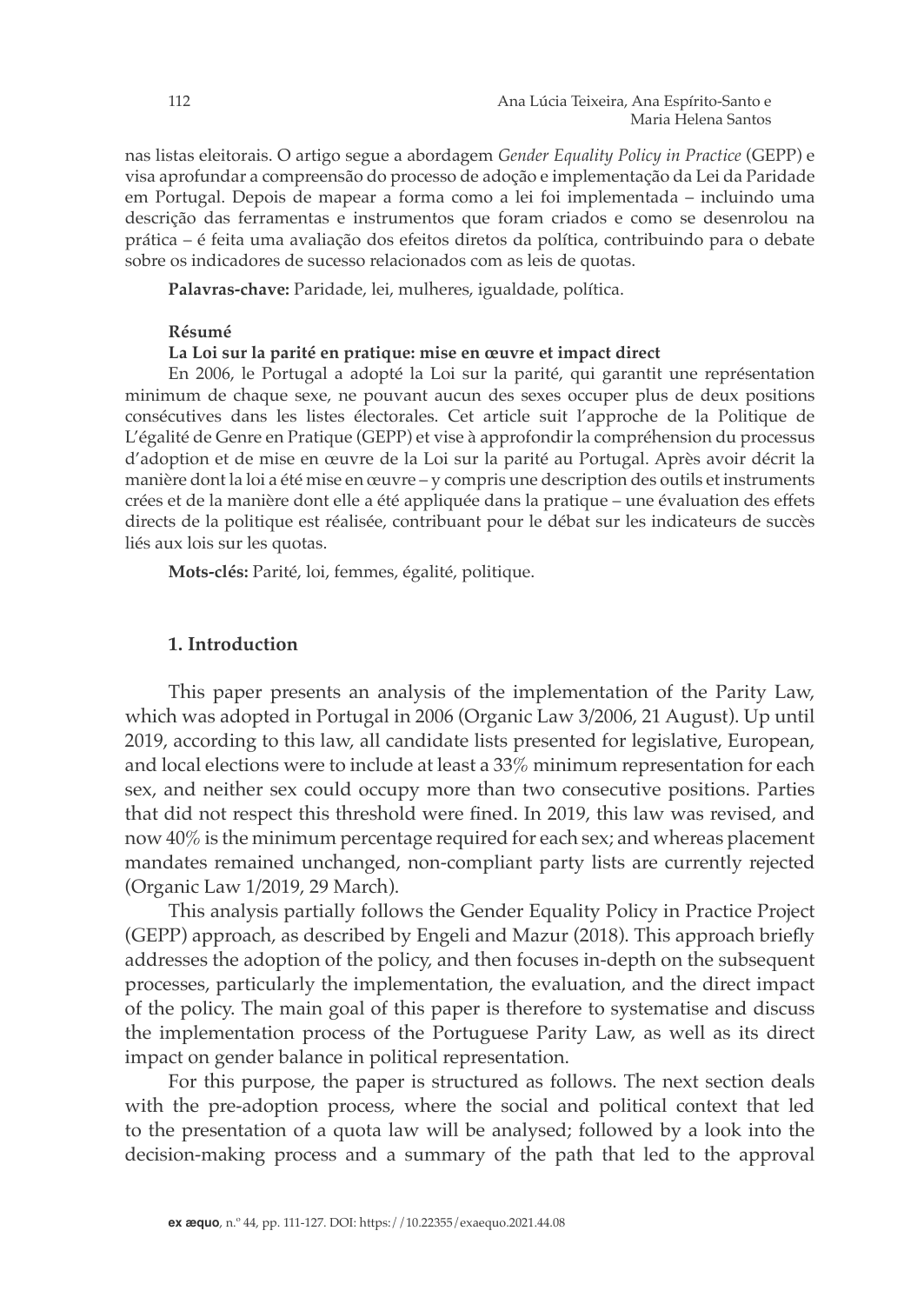of the law. In the fourth section, the instruments for the implementation are introduced. Here we analyse the different aspects of the institutional context that frame the implementation of the Parity Law. The fifth section is dedicated to the implementation itself, with a discussion of all the problems that concern the different actors involved. Finally, we address the direct impact of the law, specifically its influence on the descriptive representation of women in the three levels of government.

## **2. The pre-adoption process**

Since the beginning of the democratic regime in Portugal (1974), there has been an ongoing concern about the political participation of women. In the first decades of democracy, that concern was mostly voiced by the most important women's policy agency – currently named the Commission for Citizenship and Gender Equality (CIG) – which was founded in 1975, and by the non-governmental organizations (NGOs) that started appearing in that period and that were supported by CIG in its NGO Section (Monteiro and Ferreira 2012). Representatives of women's departments of political parties used to have seats on the NGO Section of CIG, a factor which was probably decisive for those parties' position on women's representation. In fact, both the Portuguese Communist Party (PCP) and the Socialist Party (PS) made very brief references to the importance of defending the increasing participation of women in political and social life in their party manifestos for the 1979 election (in the case of PCP, p. 7) and for the 1980 and 1983 elections (in the case of PS, respectively p. 22 and p. 34).

However, we argue that the issue of women's political participation in decision-making did not really enter the Portuguese political agenda until the beginning of the 1990s. A more detailed analysis of the media agenda would have to be conducted, but we believe that there were two key moments in this time period. The first is the creation of a Working Group for Parity Democracy by the NGO Section of CIG in 1990. Its first initiative was to conduct an unprecedented public hearing with all political parties on 20 May 1991 – named "Political Participation and Parity Democracy' – right before the legislative election that took place on 6 October of the same year. The main goal was to gather inputs from party leaders on their willingness (or lack thereof) for a progressive achievement of parity (information kindly provided by Ana Coucello in 2017).

Another very symbolic moment took place on 31 January and 1 February 1994, when three female Portuguese MPs from different parties (Maria Belo, PS; Maria Santos, *Os Verdes* (The Greens); and Margarida Salema, Social Democratic Party – PSD) organized the "Parity Parliament" with Ana Coucello (Bettencourt and Silva Pereira 1995; Cabrera, Martins and Flores 2011). «For this initiative, 115 former and current female members of Parliament invited the same number of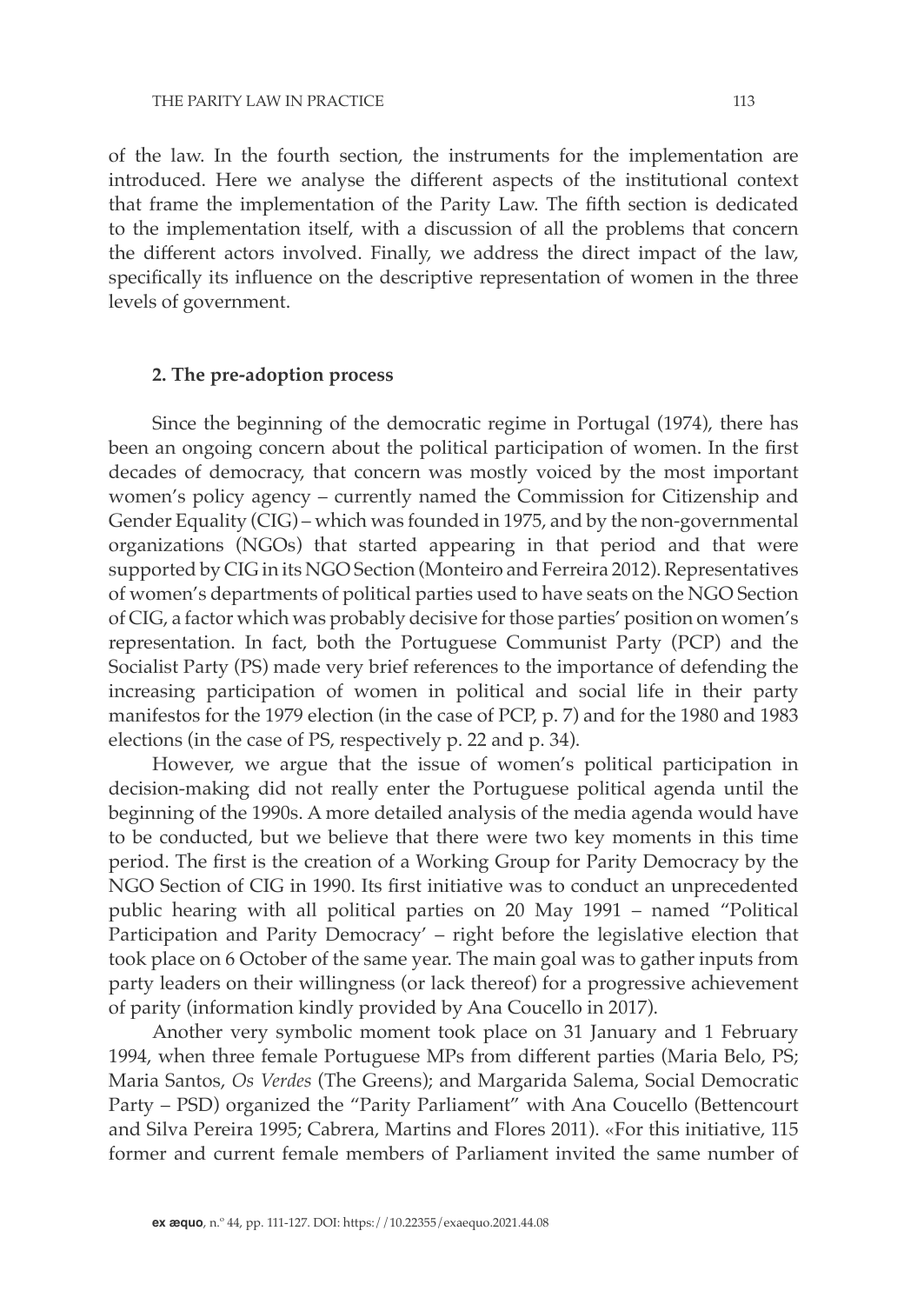male partners to sit with them in a Parity Parliament gathered to debate the situation of women, citizenship, and parity democracy» (Espírito-Santo 2018, 218). The event not only had wide media coverage at the national level (Cabrera, Martins, and Flores 2011) but also received remarkable attention at the international level, patent in multiple academic references pointing to its innovative feature and striking symbolic impact (Hubert 2001; Woodward 2002; Norris and Krook 2011) and in its replication, por instance, in Ireland (Joint Committee on Justice, Equality Defence and Women's Rights 2009).

These advancements were clearly framed by the international context, namely by the Beijing Declaration and Platform for Action and the recommendations for a parity representation from the United Nations, the European Union and the Council of Europe (particularly its Recommendation No. 1269 of 1995) (Cabrera, Martins and Flores 2011; Monteiro 2011).

The issue, now clearly focused on the possibility of the adoption of a quota law, re-appeared on the political agenda at the end of the 1990s, when PS made its first attempt to introduce a gender quota law in 1998 (Baum and Espírito-Santo 2012). Notwithstanding the fact that this bill was rejected in parliament, it increased public exposure (Viegas and Faria 2001; Jimenez 2002; Meirinho Martins and Teixeira 2005; Dias 2011). Several NGOs and CIG were particularly active in 1999 and conducted many initiatives (see Espírito-Santo 2018 for some examples of those initiatives). Consequently, the percentage of women in parliament significantly increased in 1999.

It is important to add that, since 1988, PS has had internal quotas that require a minimum of 25% of each sex in both the national party organs and all multimember lists, although they were not fully implemented until 1999 (Baum and Espírito-Santo 2012). Also, in 1997, one year before PS introduced the first bill on gender quotas, the party negotiated with PSD and managed to revise the Portuguese Constitution (CPR) to guarantee that a future bill proposing a quota law would not be declared unconstitutional (Espírito-Santo 2018). Even if these two events demonstrate that PS was planning to implement a quota law at the national level for some years, the entrance of a left-wing party – the Left Bloc (BE), a party founded in 1999 that managed to get representation in parliament in the legislative election that took place in that same year (2/230 MPs) – as a strategic competitor of PS left-leaning voters (Baum and Espírito-Santo 2012; Weeks 2018) may have expedited the process. Four other bills were presented between 2000 and 2003 by both PS and BE. None of these bills was successful.

Among the political parties, only PS and BE pushed for the Parity Law in Portugal. The three remaining parties with parliamentary representation – PCP, PSD, and the right-wing conservative Christian Democrat Party (CDS-PP) – opposed quotas for different reasons and have voted against all related bills. On the one hand, PCP considers social inequalities as the real problem, hence finding gender quotas a pyrrhic solution; on the other hand, PSD and CDS-PP emphasize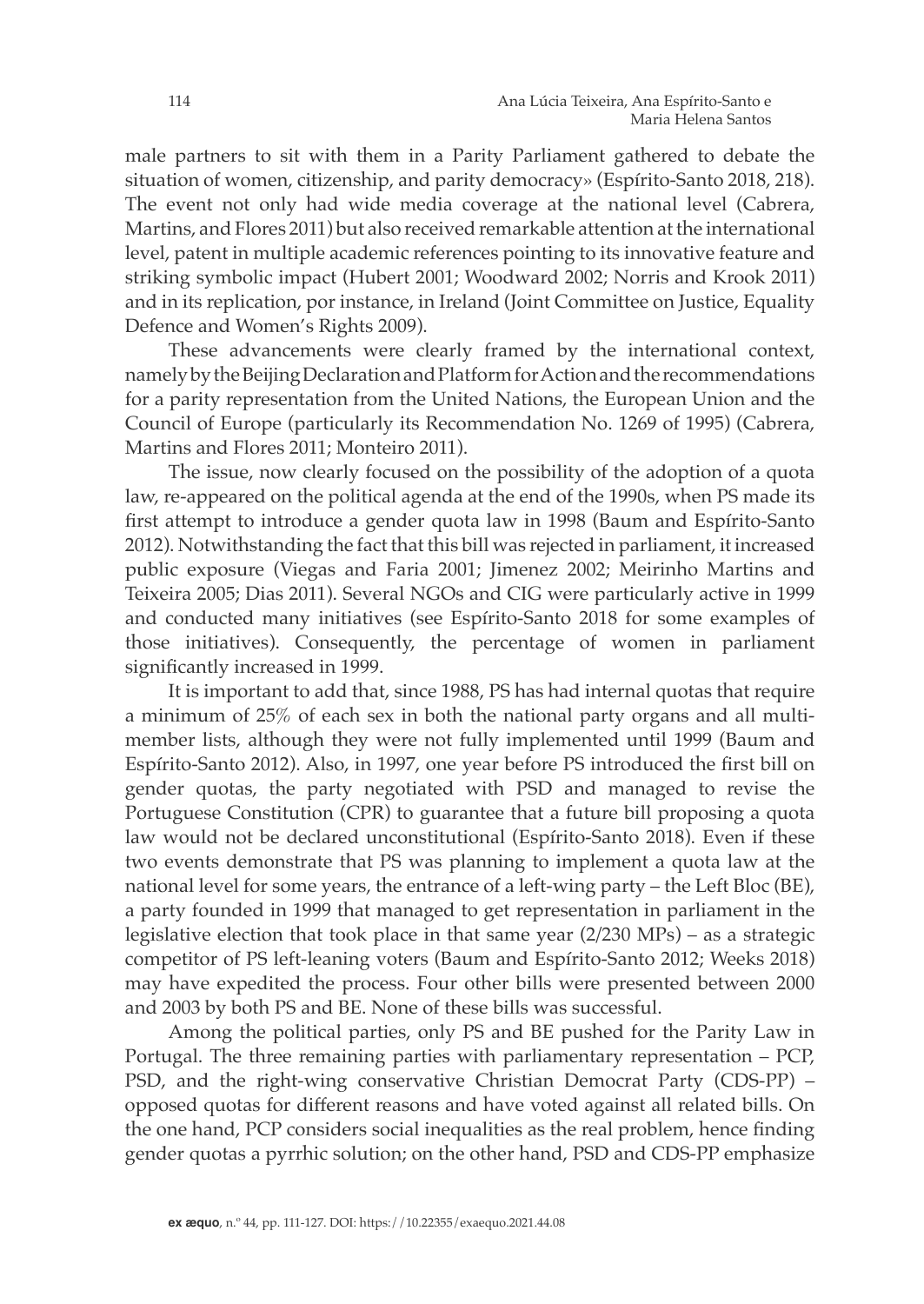merit as the means for candidate recruitment and do not recognize any gender discrimination along their parties' lines (even though some different stances can be found, especially in PSD). Within PS and BE, the roles of some key women have been considered decisive throughout the pre-adoption process (Baum and Espírito-Santo 2012; Espírito-Santo 2018) as they are often the ones who concern themselves with these issues and who attempt to resolve them.

#### **3. The decision-making process**

In 2006, one bill from PS – targeted at all three different types of elections (European, legislative, and local) – and three bills from BE – one on each type of election – were passed, on their general principles, in the Assembly of the Republic. These bills all proposed the adoption of a 33% minimum representation for each sex.

Following the normal legislative process, these four bills were eventually merged into a single document and submitted to a final overall vote. With the favourable votes of PS and BE, the final text was approved and sent to the president of the Republic for enactment. The latter (Aníbal Cavaco Silva, affiliated with PSD) decided to veto the bill because he considered the sanctions – which in that first version implied the outright rejection of non-compliant party lists – excessive.

Consequently, the bill was sent back to the Assembly and amended. The former outright rejection for non-complying lists was substituted with fines on parties. The bill passed again, although this time only with the support of PS, which had the majority in Parliament. BE decided not to back the amended bill due to the less stringent sanctions.

Throughout the years, the way this matter was framed by political parties underwent some changes. During the 1990s, when the issue started entering the political agenda of PS, the chosen narrative was marked by expressions such as «positive discrimination of the least represented sex» and «equality of opportunities for citizens of either sex», signifying quotas emerged as the solution to an inequality observed in women's participation in political decision-making. Only from 2000 onwards, probably influenced by the approval of a parity law in France in 2000, did the narrative change to a parity conception of democracy. In fact, all bills that PS introduced from 2000 onwards and that BE ever proposed on this matter have the word «parity» in their titles and do not use the word «quotas» (Espírito-Santo 2018). Irrespective of this parity-focused narrative, both PS and BE have a soft conception of parity, that is, one that does not follow the more commonly used 50/50 measure, using instead a quota of at least a third – or 40%, since 2019 – for either sex. This soft operationalisation did not follow CIG's and several NGOs' preferences for true parity (50%) (Monteiro 2011).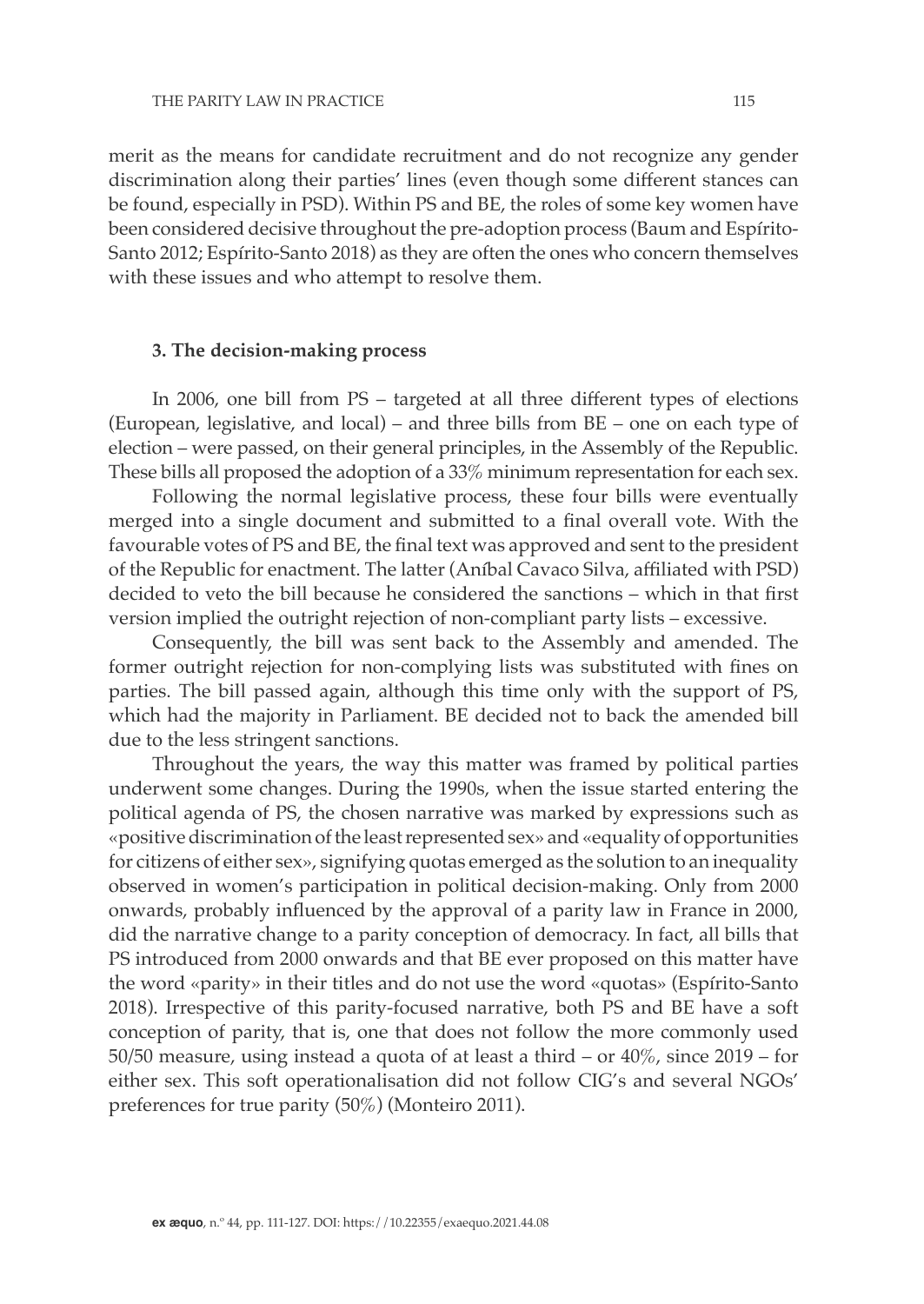#### **4. The instruments for implementation**

The success of public policy lies not only in its design but also in broader contextual factors that frame its implementation. Relying on the classification of instruments for policy implementation by Ingram and Schneider (1990), we will focus on the four main types of instruments to frame the implementation of the Parity Law in Portugal: the *authority instruments*, which impose regulatory constraints on behaviour, i.e., they authorise or ban particular behaviours; the *incentive instruments*, that provide encouragements, positive (rewards) or negative (sanctions), for target groups to adopt or change a particular behaviour; the *capacity* and *learning instruments,* which aim to inform and train the several actors involved; and the *symbolic* and *hortatory instruments,* which are mostly communication tools that enable exposing the positive and negative aspects and values linked to the targeted behaviour (Engeli and Mazur 2018, 115-116).

The Parity Law was enacted at a time when there were *authority instruments* in place in Portugal since it emerged within a favourable constitutional framework (see Espírito-Santo 2018). Since 1976, the CPR indeed contains the principle of equality (Art. 13), prohibiting formal discrimination based on «ancestry, sex, race, language, territory of origin, religion, political or ideological convictions, education, economic situation, or social condition», and since 1997 it has been included in the class of constitutions that contain affirmative action to promote the representation of women in politics (Miranda 1998). The article 109 of the CPR states that

the direct and active participation by men and women in political life is a condition and a fundamental instrument for consolidating the democratic system, and the law should promote equality in the exercise of civil and political rights and nondiscrimination on the basis of sex for access to political positions.

The Parity Law itself considers some *incentive instruments* that seek to achieve the law's goals by promoting encouraging behaviours. In the 2006 version of the law, for instance, if a candidate list did not comply, the respective party would be notified to correct the situation (Art. 3). Failure to do so in due time had the following consequences (Art. 4): a) the public display of the list (outside the building of the respective district court); b) its dissemination through the website of the National Electoral Commission (CNE); and c) a reduction of public funding for electoral campaigns, depending on the degree of non-compliance (see Art. 7 for details). Regarding the current 2019 version of the law, if a candidate list does not comply, the respective party is notified to correct the situation (Art. 3), but failure to rectify the candidate list in due time now results in the rejection of the whole list (Art. 4).

In what concerns the *capacity and learning instruments*, «the tools that provide resources, knowledge and skills to catalyse and coordinate the actions of individual policy actors» (Engeli and Mazur 2018, 115), we find some effort among the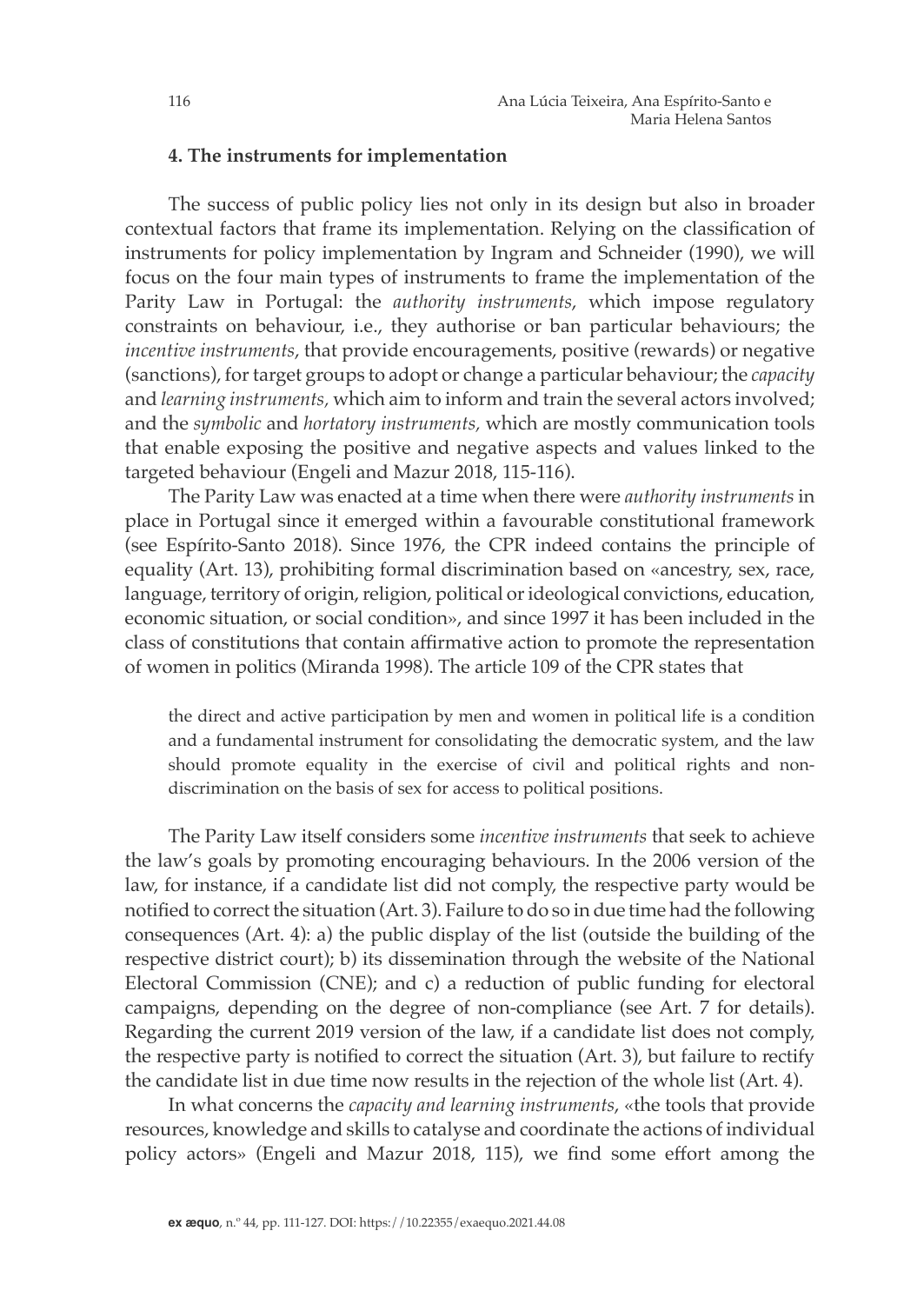political parties to promote gender equality in general and gender balance in political representation in particular, which include the organization of debates,  $\text{conferences, demonstrations,}$  and exhibitions<sup>1</sup> to discuss and make visible the importance of a more equal participation and representation. Particularly PS and, to a lesser extent, PSD have specific training courses and capacity building initiatives, such as summer and winter schools<sup>2</sup> and workshops<sup>3</sup>, in the case of PS, particularly through the National Department of Socialist Women; and PSD's Political Training Academy for Women. Parliament has also invested in several activities aimed at improving the debate and visibility of women in politics, such as the organization and hosting of conferences, debates, book launches,  $etc<sup>4</sup>$ . Additionally, CIG has been having a role in capacity building, putting into practice one of its main goals, which is to increase consciousness of both public opinion and political agents (Monteiro and Ferreira 2012). This includes, for instance, the translation, in 2009, of the training tool «Women Can Do It!» («Na política, as mulheres são capazes!», in the Portuguese title), originally published in 1992 by the Norwegian Labour Party Women in collaboration with AOF.

Regarding *symbolic and hortatory instruments*, we can highlight two awarenessraising campaigns that were launched in 2009, when the Parity Law was implemented for the first time in European, legislative, and local elections. One was promoted by the Portuguese government under the motto «Women make democracy better. Difference makes equality», and was aimed at divulging the law and emphasizing the benefits of a parity democracy; the other was a campaign developed by the Portuguese Platform for Women's Rights (a platform that congregates women's rights NGOs) entitled «50/50 – Women and Men in Political Participation», which was aimed at sensitising the population to the importance of gender-balanced political representation as a requisite for democracy $^5\!$ .

The Parity Law has, thus, benefited from a favourable context regarding the different types of instruments for its implementation.

<sup>1</sup> Some of these initiatives can be found in the parties' websites or other online platforms: PSD: http://www.psdfamalicao.pt/ a participacao das mulheres na politica local em debate nas\_quartas\_na\_sede; PCP: https://www.pcp.pt/tags/mulheres; CDS-PP: https://fb.me/e/ 1vhRQEpFD; PS: https://ps.pt/orgaos-do-partido-socialista/mulheres-socialistas-igualdadedireitos; BE: https://www.bloco.org/autarquias2/item/3239-propostas-e-pol%C3%ADticasmunicipais-%C3%A0-esquerda-igualdade-de-g%C3%A9nero.html [Accessed 28 June 2021].

<sup>2</sup> E.g., https://ps.pt/escola-de-verao-liderancas; https://ps.pt/universidade-de-verao-comecahoje; https://ps.pt/escola-de-inverno-do-dnms; https://ps.pt/mulheres-socialistas-organiza ram-escola-de-inverno-em-matosinhos [Accessed 28 June 2021].

<sup>3</sup> E.g., https://ps.pt/a-mulher-e-a-intervencao-no-espaco-publico; https://ps.pt/formacao-autar quica-planos-para-a-igualdade-no-poder-local [Accessed 28 June 2021].

<sup>4</sup> E.g., Conference Women in Politics: Gender Policies and Visibility Strategies for Female Members of Parliament, in 2012; Equality Cafe: The Role of Women in Local Government, in 2017.

<sup>&</sup>lt;sup>5</sup> Both the capacity and learning instruments, as well as the symbolic and hortatory instruments, here reported consist of a sample of some examples. They are not the result of a systematic analysis.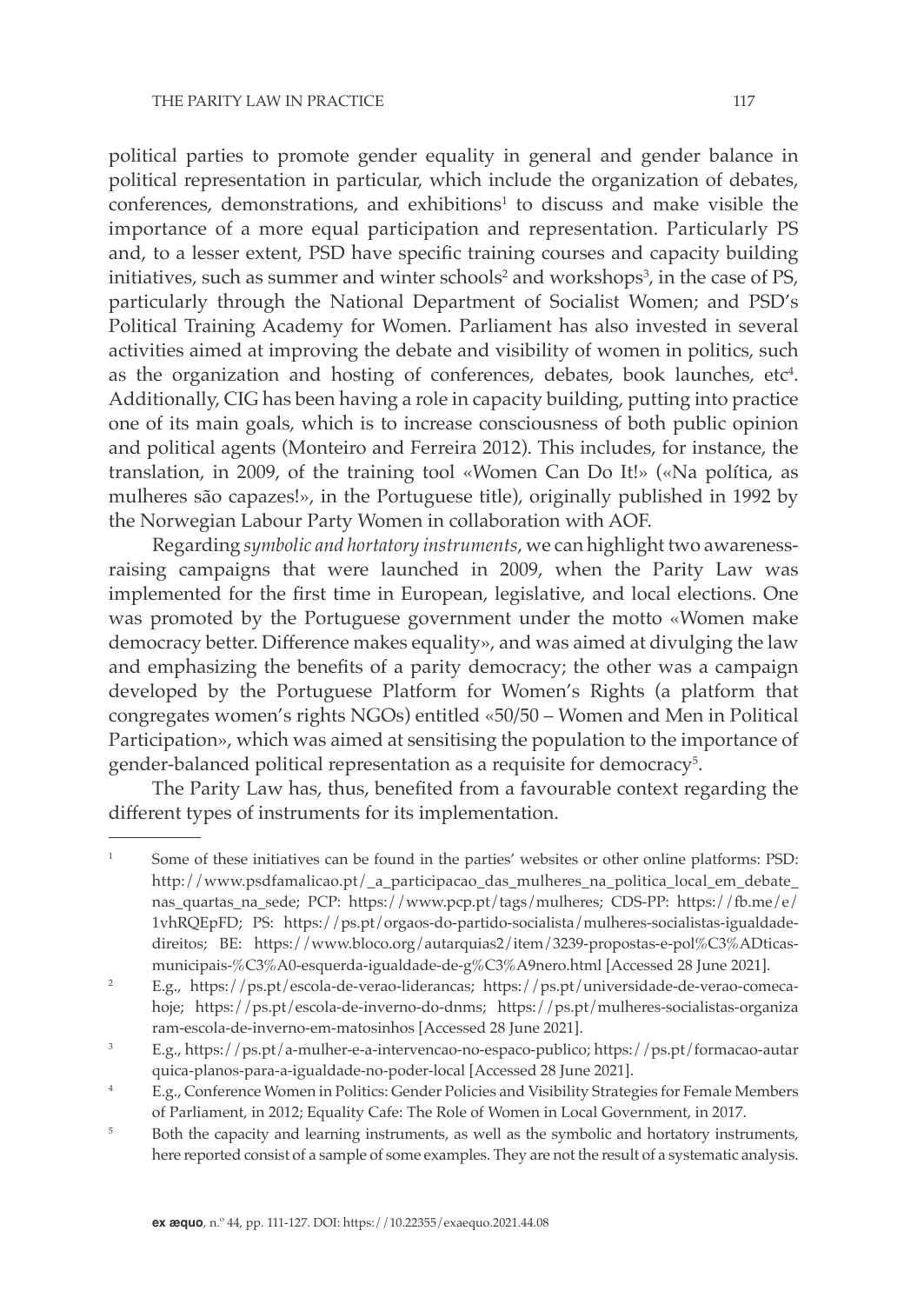### **5. The implementation itself**

The previously described story of the Parity Law in Portugal did not end at its approval. Political parties remain the central political actors on this matter since they are the main gatekeepers of the political system (Freire 2001; Kenny and Verge 2013). They are the ones responsible for the composition of the candidate lists and for accommodating the different interests involved.

Two strategies emerge from the implementation process which reveal only a moderate commitment with the law by most Portuguese political parties. The first one, which clearly aims to circumvent the law, constitutes an effort to comply with the law during an election only to go back to the old power structures after the ballots are counted. This happens when the candidate lists are set up according to the Parity Law rules but the winners resign from their positions and are replaced by the next candidates on the lists – this mainly happens with female winners and male substitutes. This strategy was particularly noticeable in local elections when the Parity Law was implemented for the first time, where this was done overtly in some cases (Santos and Amâncio 2012). However, this trend was not found at all in national elections (Espírito-Santo, Teixeira and Santos, forthcoming). This problem was targeted by the 2018 law revision proposal presented by the government, where «in the event of substitution of an elective mandate holder, under the terms of the applicable law, the mandate is given to a candidate of the same sex from the respective list» (Draft Law 117/XIII/3). This article was not approved.

The second strategy worth mentioning entails a tendency to comply only with the minimum requirements of the law in all elections up to the most recent one (2019) (Espírito-Santo, Teixeira and Santos, forthcoming), a propensity which had been noticed before (Teixeira 2016). Furthermore, the lower we move on the lists towards ineligible positions, the more common it is to find female candidates, revealing a still slight tendency for gendered allocation of places whenever legally possible (Espírito-Santo, Teixeira and Santos, forthcoming).

Based on interviews conducted with key actors from PS and PSD, other forms of resistances were revealed (Espírito-Santo, Teixeira and Santos, forthcoming). Although compliance with the Parity Law is never questioned, resistance towards it is still explicitly expressed by some members of PSD, who find it an exaggerated measure and worry about its supposedly missing meritocracy principle. In PS, instead, that discourse still emerges at the local but not at the national level. Another example of individual resistance, which is rather common at the local level in both parties, is the belief that there are often not enough available women candidates, particularly in rural and conservative areas (Espírito-Santo, Teixeira and Santos, forthcoming).

There are two last examples of passive institutional resistance which have helped weaken the policy's reach. According to the Parity Law, the candidate lists must guarantee a minimum representation of 40% for both men and women, and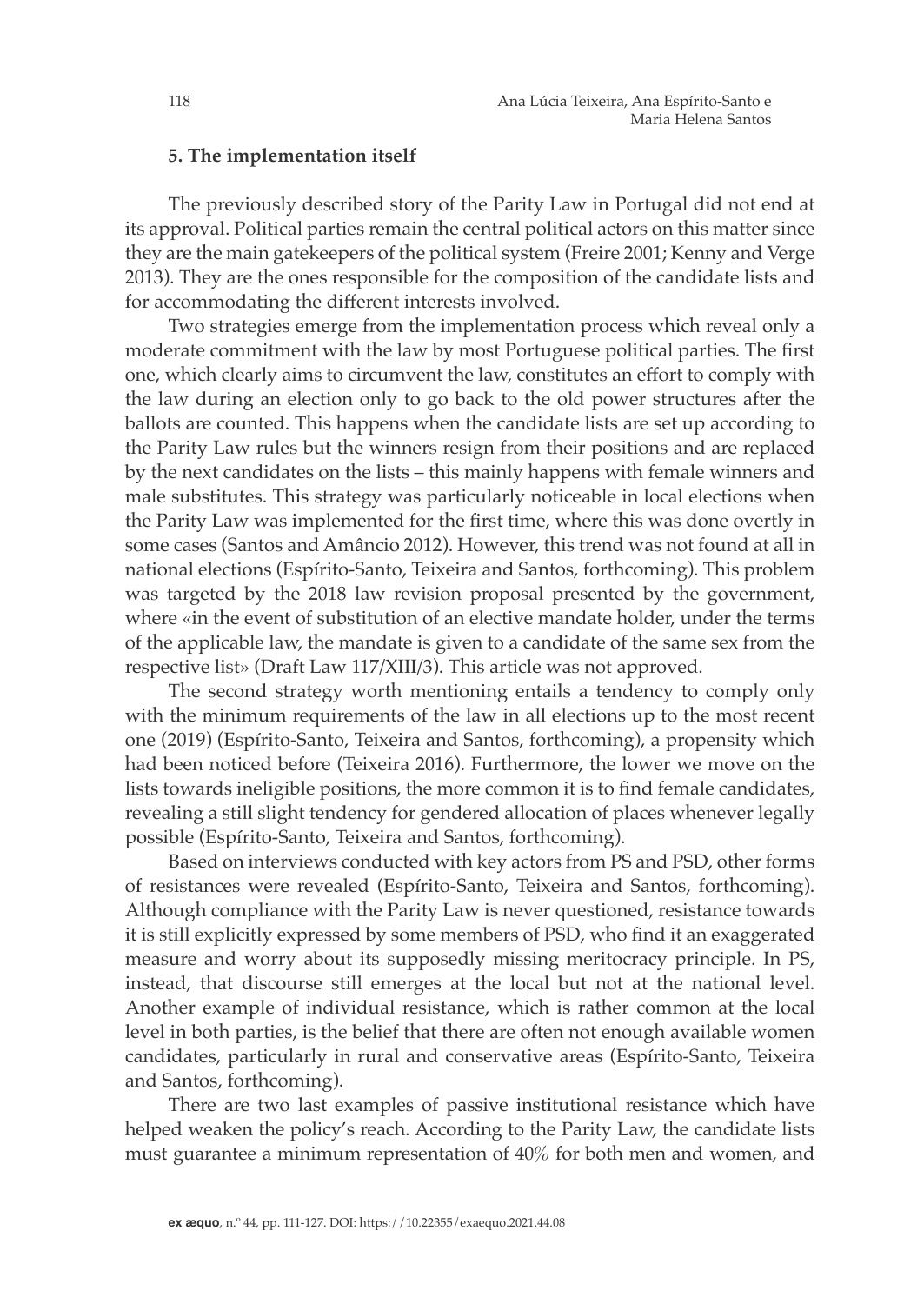they must also follow a sequence rule: neither sex shall occupy more than two consecutive positions, in order to prevent women from being pushed to the bottom of the lists (hence, to ineligible positions). Although complying with the law should imply that these two rules are cumulatively followed, this has not been happening. Instead, just complying with the sequence rule has been considered good enough. Therefore, many candidate lists that comply with the sequence rule but not with the minimum threshold for either sex have been considered compliant anyway.

As mentioned earlier, the Parity Law of 2006 determined an assessment of its impact on the promotion of parity between men and women five years after approval, in 2011 (the period for assessment in the new version of the law is four years). In fact, a report was produced in 2011°, but it did not echo as expected. At the time, this academic work was not made public. Since then, only a brief report was produced on this matter (see Santos, Teixeira and Espírito-Santo 2018)<sup>7</sup>. This scarcity is detrimental to the implementation process, by hindering the evaluation's transparency and the commitment with gender transformation.

Considering all these deterrents, which indicate some latent resistance more than open opposition, the implementation process of the Parity Law reveals a compliance with the letter of the law but does not necessarily follow the spirit of the law.

## **6. Assessing the direct impact on gender transformation**

The aim of this section is to assess the implementation of the Parity Law in its direct gender transformation outcome, i.e., the direct impact of the policy on the identified problem (Mazur 2017), which is, in this case, the underrepresentation of women in the different political elective instances. To do so, we address whether the implementation was successful in achieving the goals set by the Parity Law, i.e., its required minimum proportions (in other words, the letter of the law).

For this we will analyse a set of elections that include the pre-adoption and implementation of the Parity Law (original version of 2006 and revised version of 2019) stages, from 1999 to 2019, at different levels of government, namely seven legislative elections, five local elections, and five European elections. For this analysis, only the parties with parliamentary representation in this period will be considered $^{\rm 8}.$ 

<sup>6</sup> «Estudo sobre a aplicação da lei da paridade do projecto promoção da cidadania e da igualdade de género: relatório final», available at https://bit.ly/30A83rG [Accessed 20 May 2021].

<sup>7</sup> The revised version of the law (29 March 2019) is more accurate on this: it specifically states the terms of the evaluation: every four years, CIG should produce an evaluation report on the impact of the law on the promotion of parity between men and women, including recommendations for improvement.

<sup>8</sup> BE (Left Bloc), left-wing party; CDU (Unitary Democratic Coalition), left-wing coalition between the Portuguese Communist Party and the ecologist party *Os Verdes* (The Greens); PS (Socialist Party), centre-left party; PSD (Social Democratic Party), centre-right party; CDS-PP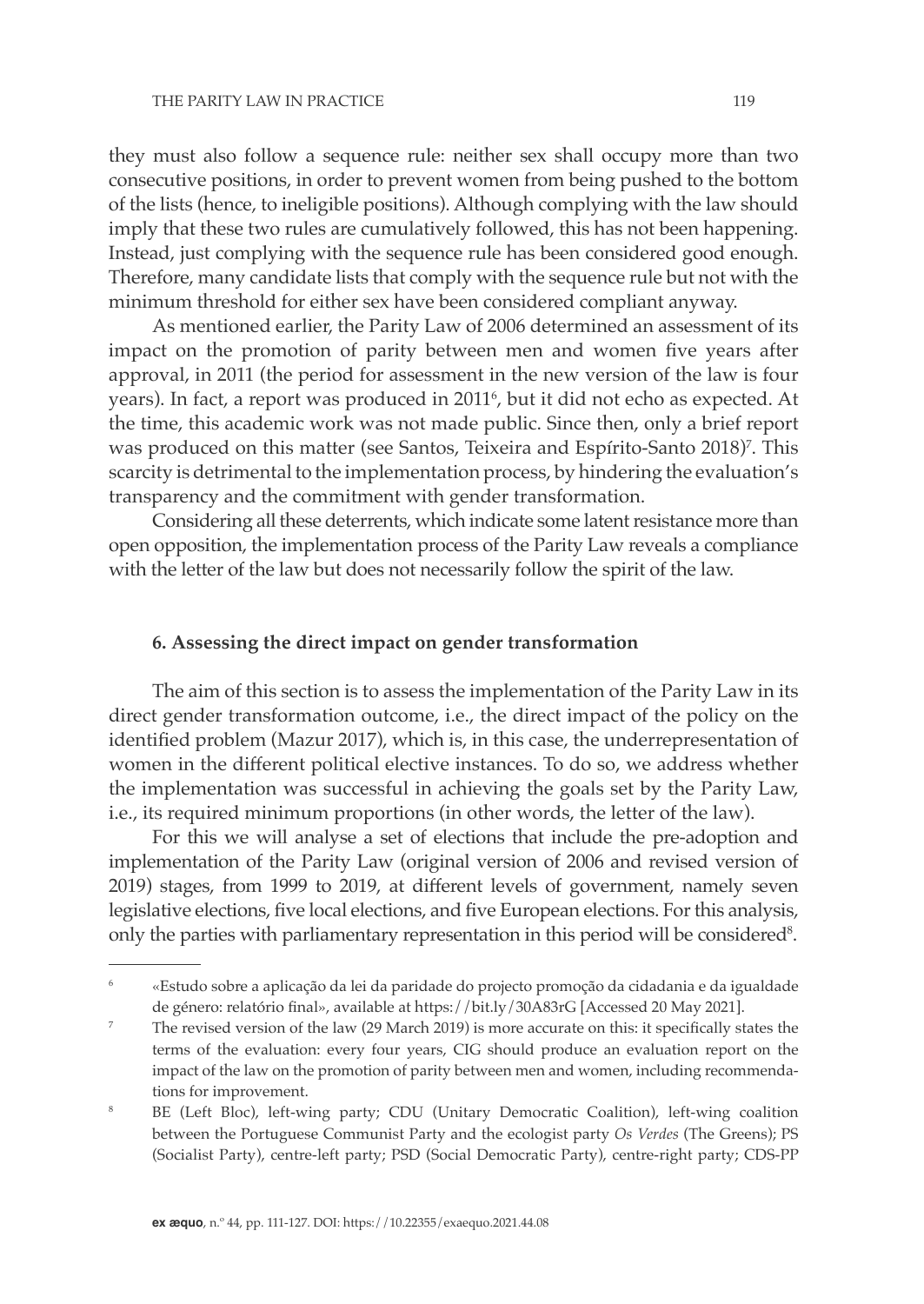An analysis of the three levels of political power (European, national, and local), by political party, shows a clear effect of the implementation of the 2006 version of the Parity Law. In fact, in terms of the direct impact, the data shows that the minimum proportions required by the law (33.3%) had been achieved when considering the candidate lists – where the law applies – for the two levels of government for which we can analyse candidates, namely European and national.

In the most recent European elections, held on 26 May 2019 and already under the revised version of the law, the percentages of female candidates presented by all candidate lists were particularly high. Hence, since 1999, as shown in Figure 1, the constitution of the candidate lists of all political parties reveals a clear success of the Parity Law. Consequently, since 2009 when, as previously mentioned, the Parity Law was implemented for the first time, the percentage of women elected to the European Parliament has increased at a much higher rate than the one registered in previous elections (see Figure 4).

**Figure 1** Percentage of women candidates in European elections by political party (1999-2019)



Note: In 2004 and 2014, PSD and CDS-PP ran as a coalition. Note: In 2004 and 2014, PSD and CDS-PP ran as a coalition. Source: SGMAI<sup>9</sup>. Note: In 2004 and 2014, PSD and CDS-PP ran as a coal  $130 \times 11200$ 

With regard to national/legislative elections, the law also produced significant changes as early as 2009 (Figure 2). There was an increase in the percentage of **Figure 2** women on all candidate lists, which was particularly visible among the political parties to the right of the political spectrum (PSD, 35.4%, and CDS-PP, 38.0%). In 2015, the recent People, Animals and Nature Party (PAN) stood out for the high **Percentage of women candidates in legislative elections by political party (1999–2019) Figure 2 Percentage of women candidates inlegislative elections by political party (1999–2019)**

<sup>(</sup>People's Party), right-wing party; MPT (Earth Party), centre-right party founded in 1993; PAN (People, Animals and Nature), green party founded in 2009; LIVRE, left-wing party founded in 2014; IL (Liberal Initiative), liberal party founded in 2017; CHEGA, extreme right-wing party founded in 2019.

<sup>9</sup> https://www.sg.mai.gov.pt/AdministracaoEleitoral/EleicoesReferendos [Accessed 9 March 2021].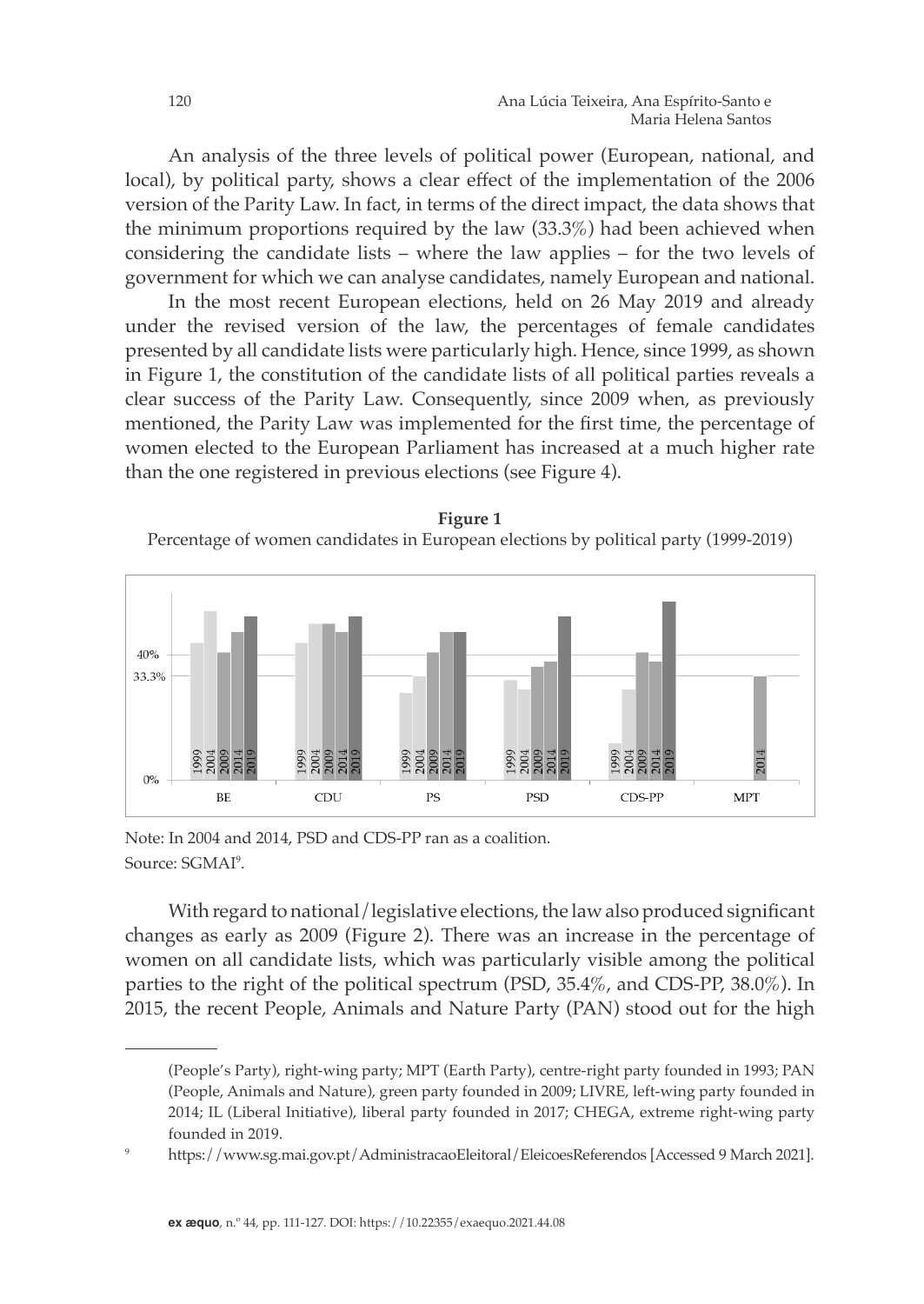percentage of women on its lists (57.0%); in 2019, PAN maintained its proportion of female candidates and three more parties achieved parliamentary representation: LIVRE presented a parity candidate list (50%), Liberal Initiative (IL) presented 47.0% of female legislative candidates, and CHEGA presented 44.8% of female legislative candidates.  $\pm$ 7.0/0 01 ieu

**Figure 2** Percentage of women candidates in legislative elections by political party (1999-2019)



Note: In 2015, PSD and CDS-PP ran as a coalition. Note: In 2015, PSD and CDS-PP ran as a coalition. Source: SGMAI<sup>10</sup>.

There is a clear increase in the percentage of women elected to Parliament as a consequence of the Parity Law (see Figure 4). Whereas in 2005 only 21.3% of women were elected to Parliament, in 2009 that percentage reached 27.8%, and in 2019 it reached 38.7%11.

Concerning local elections, we do not have data on the candidate lists, only on the elected representatives. However, we know that in every local election some candidate lists from several parties did not comply with the law, as made available by CNE on their website. Figure 3 presents the percentages of elected women in the four local political organs, the two deliberative organs (Municipal  $\frac{1}{2}$ Assembly and Parish Assembly) and the two executive organs (City Council and Parish Council). It is clear that, in 2009, the implementation of the Parity Law boosted the proportion of elected women. However, the overall pattern remains: women in the four local political organs, the two deliberative organs

<sup>10</sup> https://www.sg.mai.gov.pt/AdministracaoEleitoral/EleicoesReferendos [Accessed 15 March 2021].

<sup>&</sup>lt;sup>11</sup> In the 2011 election, there was a small decrease (26.5%), which might be associated with the fact that Portugal was going through an economic and political crisis. It seems that, at that time, other concerns overcame parity, indicating that the Parity Law had not changed structural gender inequalities yet.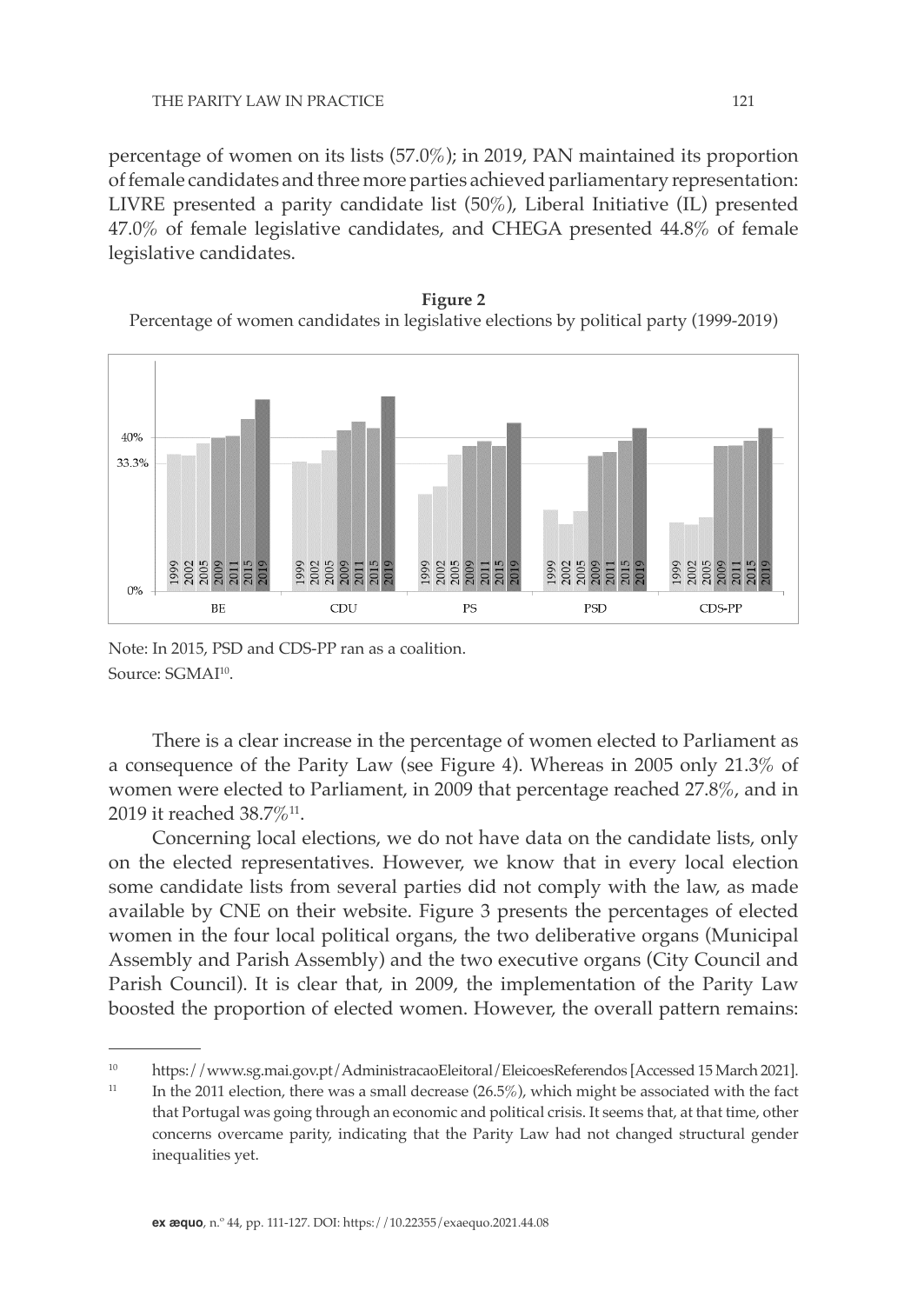low proportions of female incumbents (below the desired parity threshold, except for Municipal Assembly in 2017 – 34.6%) and a lower relative presence of women in executive bodies, displaying the persistence of the association of men to decision-making and women to decision support, shown in previous studies (Lisboa *et al.* 2006).





Source: SGMAI<sup>12</sup>.

Besides some cases of non-compliance with the law, namely in the local elections of 2009 to 2017, and some cases of strict compliance (for instance, the placement of women on the  $3<sup>rd</sup>$ ,  $6<sup>th</sup>$  and  $9<sup>th</sup>$  positions), there is an overall compliance with the Parity Law, which resulted in a substantial increase of the proportion of elected women. Both versions of the law, in 2006 and in 2019, managed to boost previous results, as shown in Figure 4, revealing the direct gender transformation of all the elected levels of government, from a descriptive representation perspective.

However, in an analysis of the PS and PSD cases for the legislative elections (Espírito-Santo, Teixeira and Santos, forthcoming), we have found a consistently lower proportion of elected women than female candidates, hinting at a skin-deep commitment to the spirit of the law, which is to increase the share of women's political representation, while visibly complying with the letter of the law.

<sup>12</sup> https://www.sg.mai.gov.pt/AdministracaoEleitoral/EleicoesReferendos [Accessed 15 March 2021]. Information provided by e-mail by SGMAI on 9 April 2021 regarding 2017 data.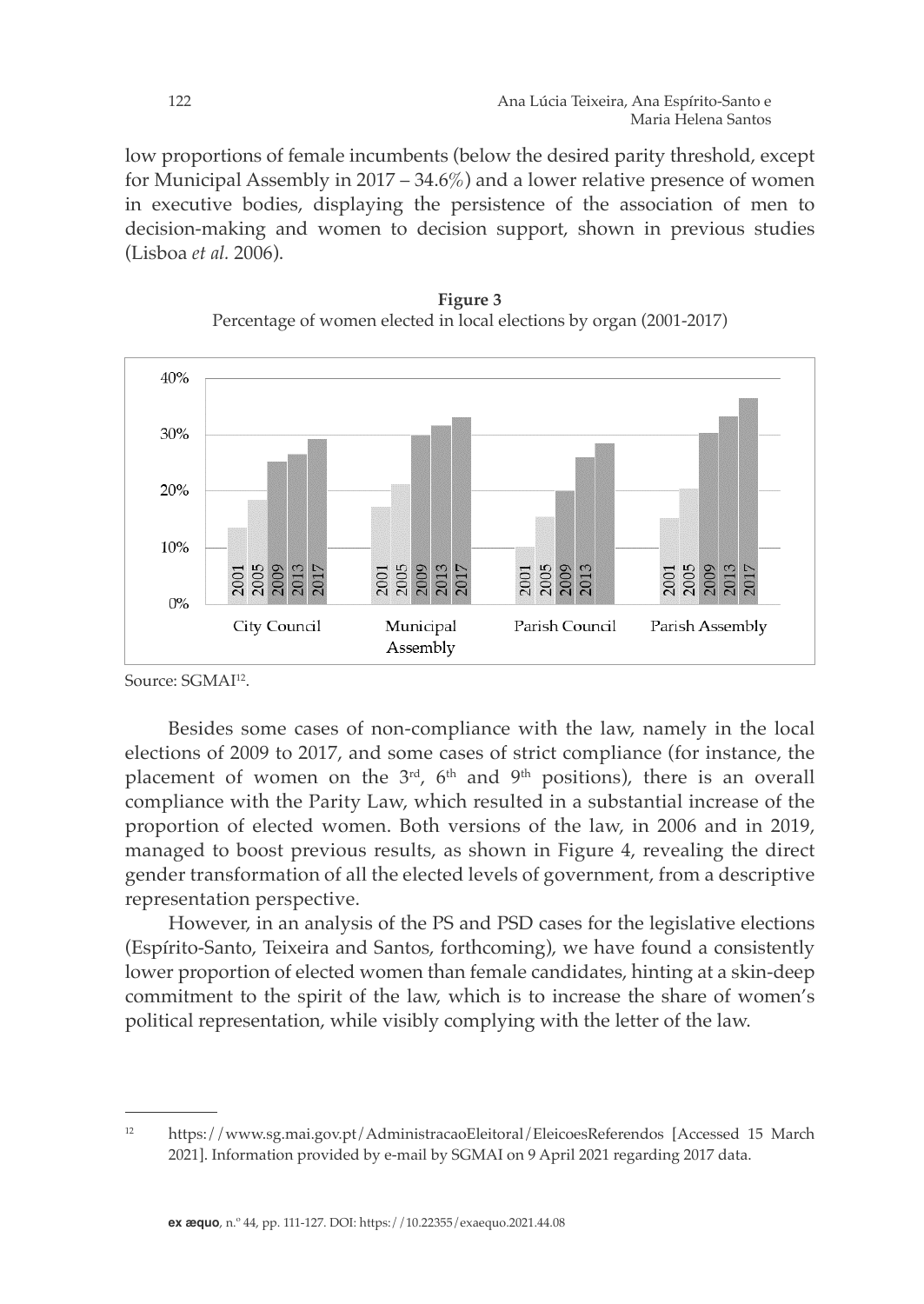



Source: SGMAI<sup>13</sup>.

## **7. Conclusions**

Partially following the GEPP approach (Engeli and Mazur 2018), this paper focuses on the implementation and impact of the Parity Law adopted in Portugal in 2006 and revised in 2019. The main goal of the paper is to systematise and discuss the implementation process of the Parity Law as well as to identify to what extent this law has resulted in direct gender transformation, that is, a change in the descriptive representation of women in politics.

The Parity Law had a somewhat troubled history but found the support of both political and civil society stakeholders, although never with consensual status. At an early stage, work of internal (at Parliament level) sensitization had to be done, and the openness to this discussion surely benefited from international influences. But it was at the decision-making stage where resistance began to appear more clearly, revealing that the approved Parity Law was the attainable result of a negotiation process that ended in a script that fell short of the NGOs and the proposing parties' expectations, and resulted in a more soft approach to quota design (with a threshold of 33.3% and mild non-compliance sanctions).

Nevertheless, as we have argued, the institutional context for the implementation of the law was generally favourable in all the considered aspects (following

<sup>13</sup> https://www.sg.mai.gov.pt/AdministracaoEleitoral/EleicoesReferendos [Accessed 9 and 15 March 2021]; regarding the 2017 local elections, information provided by e-mail by SGMAI on 9 April 2021.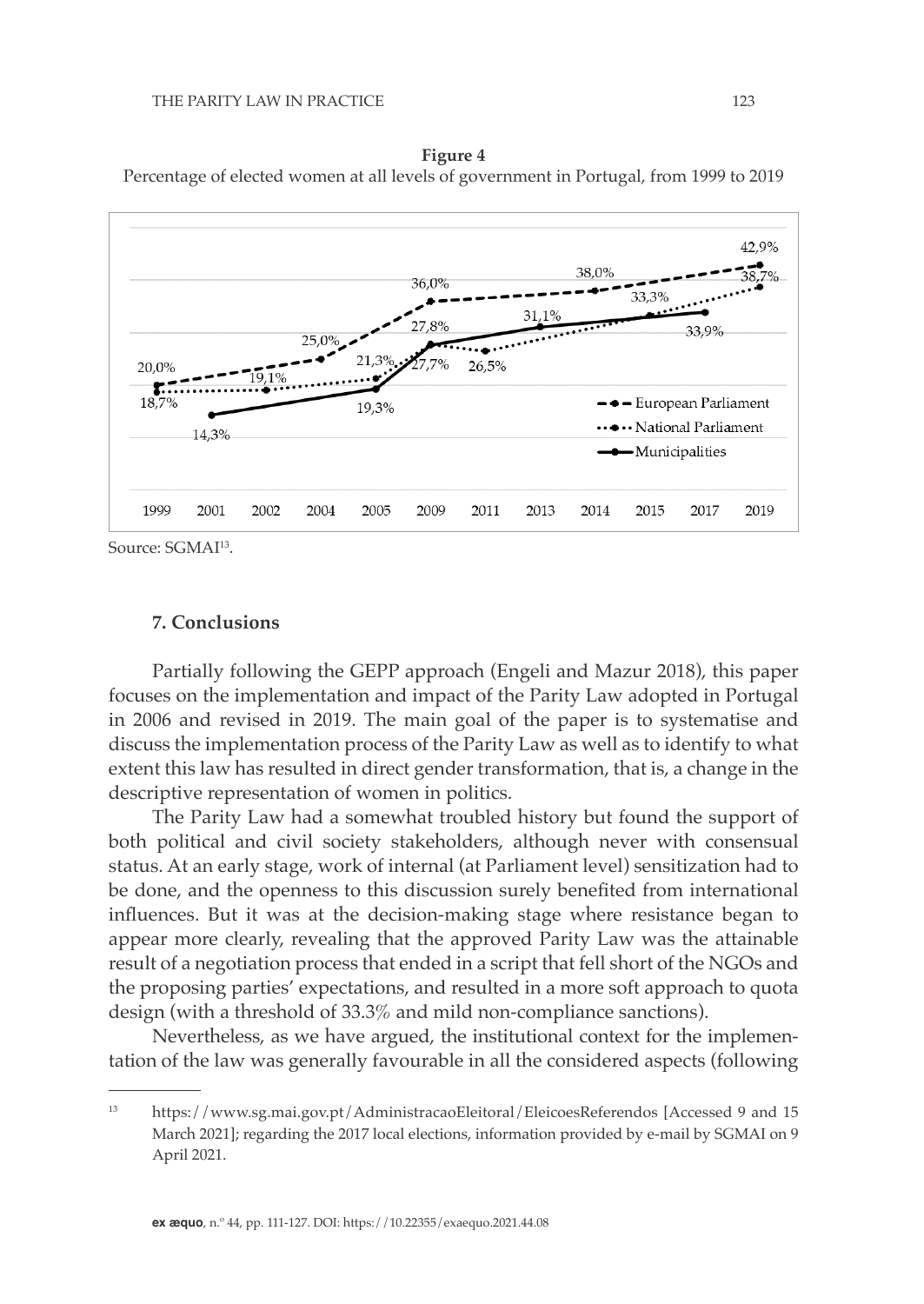Ingram and Schneider's approach [1990]). Regarding the authority instruments, the CPR clearly states the participation by men and women in political life as a condition for consolidating the democratic system and is therefore considered to be in the class of constitutions that promote the representation of women in politics through affirmative action (Miranda 1998). Incentive instruments are also present, albeit in a negative way, in the form of non-compliance sanctions. To reinforce this feature, the 2019 revision of the Parity Law toughened sanctions. Capacity and learning instruments are also in place, with specific training and capacity-building actions being promoted by the two major political parties, along with a more broad set of activities aiming at the discussion and reflection on the importance of a gender-balanced political representation. Finally, also some symbolic actions were taken concerning sensitization to the importance of gender-balanced political representation. Consequently, the broader frame of the law's implementation can be considered positive.

It was with the implementation itself that the law faced more (covert) resistance. In fact, some practices were identified that circumvent the spirit of the law and hinder its effectiveness towards more thorough gender transformation. Despite the positive aspects of the interest shown by civil society and the action of national administrative bodies, such as CNE, some resistance was found among the main stakeholders of this process – the political parties –, revealing profound difficulties in challenging long-lasting power structures. Nevertheless, these seem to be dissipating and further studies should be conducted to analyse upcoming elections, to broaden the datasets on elections after the 2019 law revision.

In what concerns the general direct impact of the law in female political representation, the Parity Law can be considered a success, since it met its primary goal, which was to guarantee gender-balanced candidate lists. On a second level, the goal to consequently promote a balanced representation has generally been achieved, irrespective of the level of government considered: even though 40% of effective representation was only achieved among the European MPs (in 2019), the proportion of elected women has been consistently increasing and this growth has been more substantial since the Parity Law is in place.

Even though this was our goal, we have only discussed a part of the law's impact – the direct policy goals, i.e., descriptive representation. However, there are some signs that these transformations did not affect the more rooted gender asymmetries, since they did not eliminate most gender hierarchies that persist in the political world. In fact, the most powerful positions in Parliament and local governments are still overwhelmingly held by men. Furthermore, previous studies have shown a perception among female politicians that power is still in men's hands, and there is generalised consensus towards a soft approach to parity (Santos and Espírito-Santo 2017). Hence, [notwithstanding](https://www.linguee.pt/ingles-portugues/traducao/notwithstanding.html) great improvement, politics in Portugal still remains a gendered world.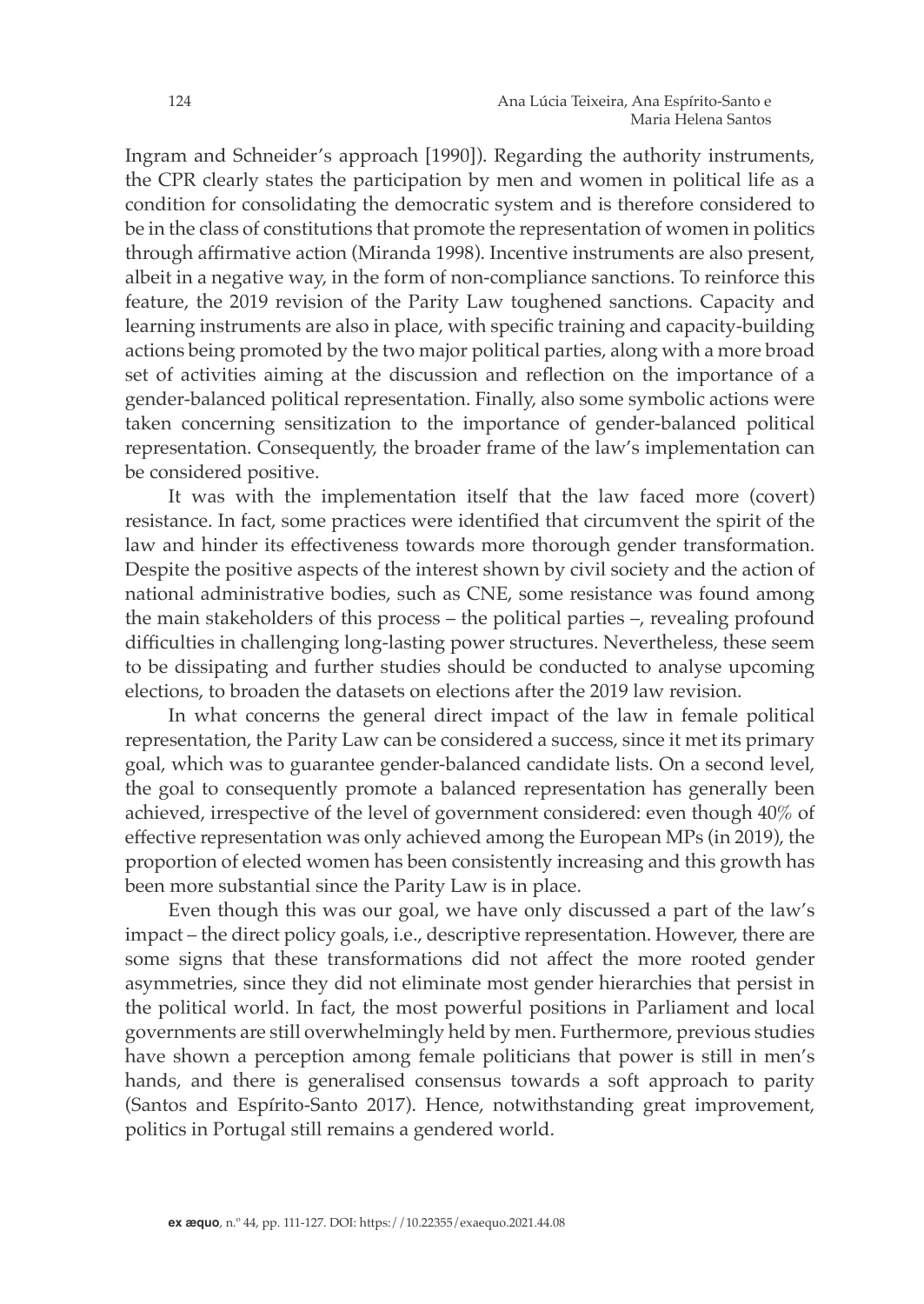# **References**

- Baum, Michael, and Ana Espírito-Santo. 2012. «Portugal's 2006 Quota/Parity Law: An Analysis of its Adoption.» *West European Politics* 35(2): 319-342. DOI: https://doi.org /10.1080/01402382.2011.648009
- Bettencourt, Ana Maria, and Maria Margarida Pereira. 1995. *Mulheres políticas: As suas causas.* Lisboa: Quetzal Editores.
- Cabrera, Ana, Carla Martins, and Teresa Mendes Flores. 2011. «Representações mediáticas das deputadas portuguesas: O "caso" do Parlamento Paritário.» *Brazilian Journalism Research* 7(11): 75-93. DOI: https://doi.org/10.25200/BJR.v7n2.2011.339
- Dias, Nuno. 2011. «A paridade no Parlamento: itinerário de um paradigma.» *Dinâmia Working Paper,* 2011/20.
- Engeli, Isabelle, and Amy Mazur. 2018. «Taking implementation seriously in assessing success: the politics of gender equality policy.» *European Journal of Politics and Gender* 1(1- 2): 111-129. DOI: https://doi.org/10.1332/251510818X15282097548558
- Espírito-Santo, Ana. 2018. «From Electoral to Corporate Board Quotas: The Case of Portugal» In *Transforming Gender Citizenship. The Irresistible Rise of Gender Quotas in Europe*, edited by Eléonore Lépinard and Ruth Rubio-Marín, 216-244. Cambridge: Cambridge University Press.
- Espírito-Santo, Ana, Teixeira, Ana Lúcia, and Santos, Maria Helena. Forthcoming. «Implementing Gender Quotas in Portugal – A Success Story?» In *Implementing Gender Quotas in Political Representation: Resisting Institutions*, edited by Sabine Lang, Petra Meier, and Birgit Sauer. London: Palgrave.
- Freire, André. 2001. «Sistema político, partidos e recrutamento parlamentar.» In *Recrutamento parlamentar – Os deputados portugueses da Constituinte à VIII Legislatura*, edited by André Freire, 23-53. Lisboa: STAPE.
- Hubert, Agnès. 2001. «From Equal Pay to Parity Democracy: The Rocky Ride of Women's Policy in the European Union.» In *Has Liberalism Failed Women? Assuring Equal Representation in Europe and the United States*, edited by Jytte Klausen and Charles S. Maier, 143-163. New York: Palgrave.
- Ingram, Helen, and Ann Schneider. 1990. «Improving Implementation by Framing Smarter Statutes.» *Journal of Public Policy* 10(1): 67-88. DOI: https://doi.org/10.1017/S0143814 X00004682
- Jiménez, Antonia María Ruiz. 2002. *Mecanismos del cambio ideológico e introducción de políticas de género en partidos conservadores: el caso de AP-PP en España en perspectiva comparada.*  Madrid: Centro de Estudios Avanzados en Ciencias Sociales.
- Joint Committee on Justice, Equality Defence and Women's Rights. 2009. *Women's Participation in Politics. Second Report*. Available at https://data.oireachtas.ie/ie/oireachtas/ committee/dail/32/joint\_committee\_on\_justice\_and\_equality/reports/2009/2009- 11-05\_women-s-participation-in-politics\_en.pdf
- Kenny, Meryl, and Tania Verge. 2013. «Decentralization, Political Parties, and Women's Representation: Evidence from Spain and Britain.» *Publius: The Journal of Federalism*  43(1): 109-128. DOI: https://doi.org/10.1093/publius/pjs023
- Lisboa, Manuel, Graça Frias, Ana Roque, and Dalila Cerejo. 2006. «Participação das mulheres nas elites políticas e económicas no Portugal democrático (25 de Abril de 1974 a 2004).» *Revista da Faculdade de Ciências Sociais e Humanas* 18: 163-187.
- Mazur, Amy. 2017. «Toward the Systematic Study of Feminist Policy in Practice: An Essential First Step.» *Journal of Women, Politics & Policy* 38(1): 64-83. DOI: http://dx.doi.org /10.1080/1554477X.2016.1198210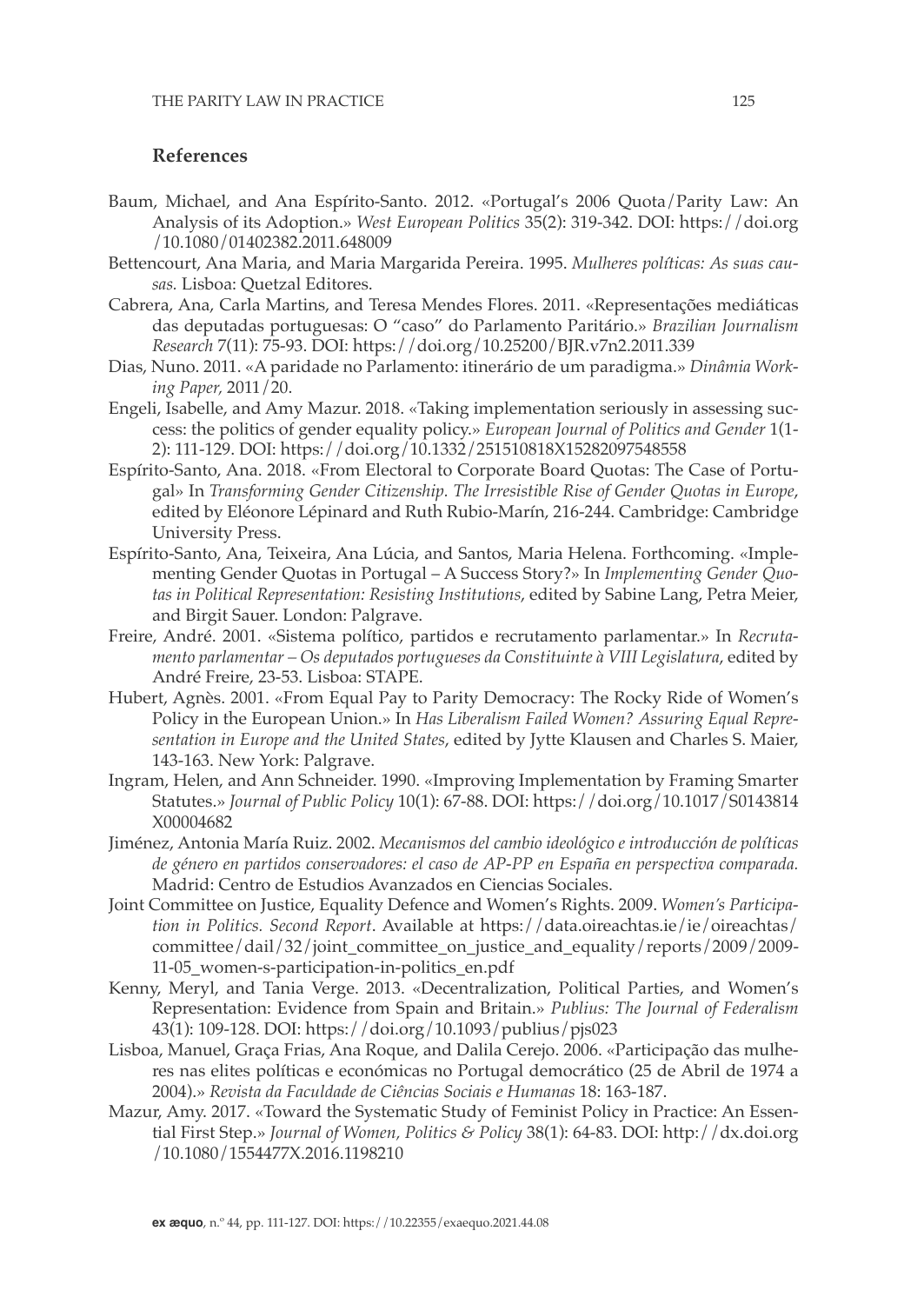- Meirinho Martins, Manuel, and Conceição Pequito Teixeira. 2005. *O funcionamento dos partidos e a participação das mulheres na vida política e partidária*. Lisboa: Comissão para a Igualdade e para os Direitos das Mulheres.
- Miranda, Jorge. 1998. «Igualdade e participação política da mulher.» In *Democracia com mais Cidadania: A questão da igualdade de participação política,* edited by Vitorino Canas, Joana de Barros, Jorge Miranda, Leonor Beleza, Lúcia Amaral, Luísa Duarte, and Vital Moreira, 37-46. Lisboa: INCM.
- Monteiro, Rosa. 2011. «A política de quotas em Portugal: O papel dos partidos políticos e do feminismo de Estado.» *Revista Crítica de Ciências Sociais* 92: 31-50. DOI: https://doi. org/10.4000/rccs.3953
- Monteiro, Rosa, and Virgínia Ferreira. 2012. «Metamorfoses das relações entre o Estado e os movimentos de mulheres em Portugal: Entre a institucionalização e a autonomia.» *ex aequo* 25: 13-27.
- Norris, Pipa, and Mona Lena Krook. 2011. *Gender Equality in Elected Office: A Six-Step Action Plan*. Organization for Security and Co-operation in Europe. Available at https://www. osce.org/odihr/78432
- Santos, Maria Helena, and Lígia Amâncio. 2012. «Género e política: Análise sobre as resistências nos discursos e nas práticas sociais face à Lei da Paridade.» *Sociologia, Problemas e Práticas* 68: 79-101. DOI: https://doi.org/10.7458/SPP201268694
- Santos, Maria Helena, Ana Lúcia Teixeira, and Ana Espírito-Santo. 2018. *Balanço da implementação da Lei da Paridade em diferentes níveis de governo: Análise longitudinal.* Lisboa: SECI/CIG. Available at https://www.cig.gov.pt/2018/03/balanco-da-implementacaoda-lei-da-paridade-diferentes-niveis-governo-analise-longitudinal
- Santos, Maria Helena, and Ana Espírito-Santo. 2017. «Para além dos números: Transformações de género associadas à Lei da Paridade.» *Journal of Studies on Citizenship and Sustainability* 2: 18-34.
- Teixeira, Ana Lúcia. 2016. «Desigualdades de género nos cargos políticos em Portugal: Do poder central ao poder local.» PhD dissertation, Faculdade de Ciências Sociais e Humanas, Universidade Nova de Lisboa. Available at http://hdl.handle.net/10362/ 20614.
- Viegas, José Leite, and Sérgio Faria. 2001. *As mulheres na política*. Oeiras: Celta Editora.
- Weeks, Ana Catalano. 2018. «Why Are Gender Quota Laws Adopted by Men? The Role of Inter- and Intraparty Competition.» *Comparative Political Studies* 51(14): 1935-1973. DOI: https://doi.org/10.1177/0010414018758762
- Woodward, Alison. 2002. *Going for Parity*. Strasbourg: Council of Europe Publishing.

**Ana Lúcia Teixeira.** Has a PhD in Sociology and a master's degree in Data Prospecting and Analysis. She is an assistant professor at the Department of Sociology of the School of Social Sciences and Humanities, Universidade Nova de Lisboa (NOVA FCSH), and an integrated researcher at the Interdisciplinary Centre for Social Sciences (CICS.NOVA). Her research interests have focused on gender inequalities, in particular in the field of politics and violence against women, domestic violence and gender- -based violence.